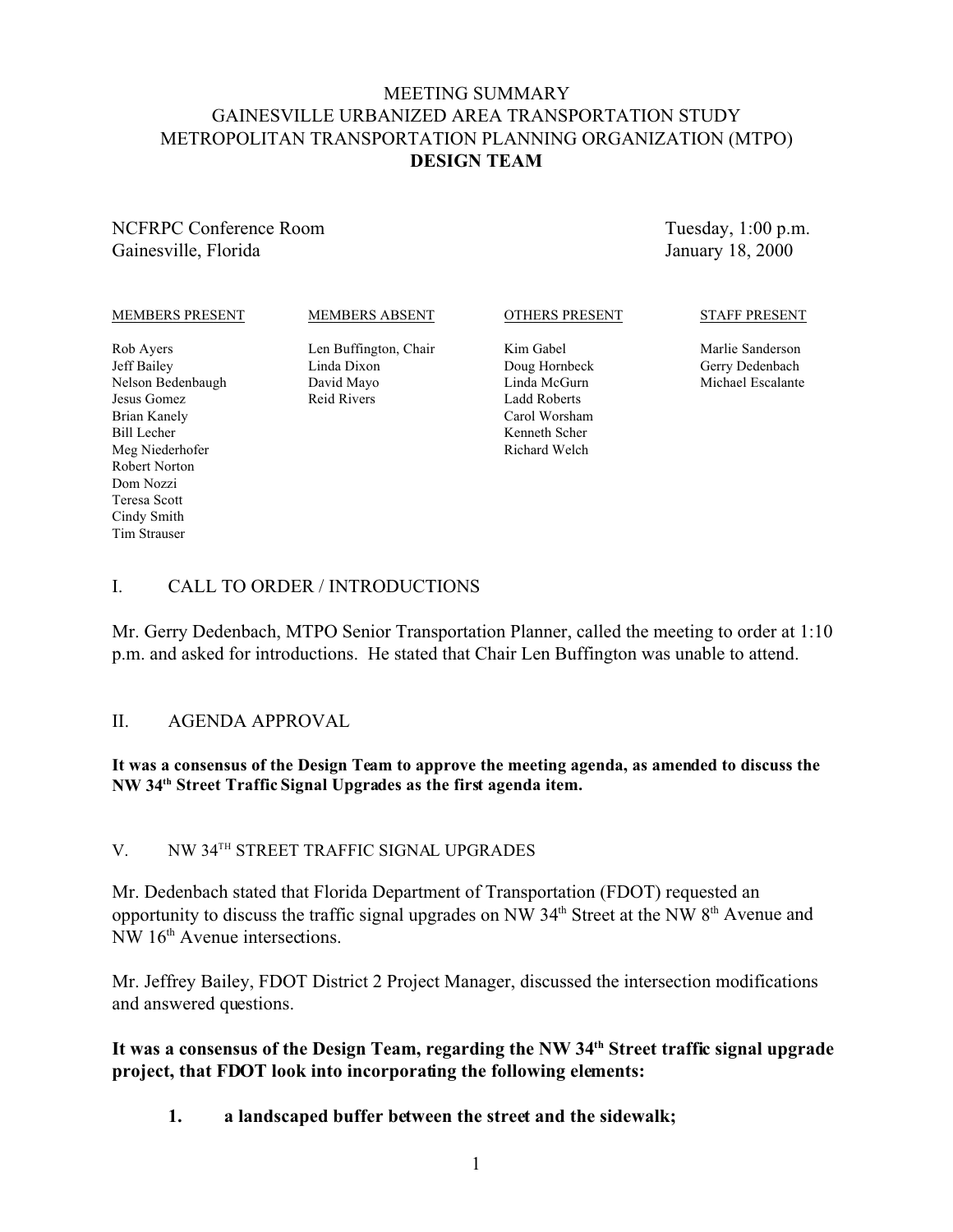- **2. traffic signal coordination;**
- **3. traffic control devices that indicate "no right turn on red" to accommodate the elementary and middle school pedestrian traffic;**
- **4. pedestrian refuge islands at the NW 8th Avenue and NW 16th Avenue intersections;**
- **5. consideration of 11-foot travel lanes;**
- **6. pedestrian crosswalks that conform to the MTPO Streetscape Policy at the NW 8th Avenue and NW 16th Avenue intersections;**
- **7. six-foot traffic separators for both northbound and southbound approaches to the NW 8th Avenue and NW 16th Avenue intersections; and**
- **8. emphasis of greenspace on the east side of the NW 34th Street corridor.**

## III. MTPO STREETSCAPE DESIGN POLICY

Mr. Dedenbach discussed consolidating the various MTPO design policies into a document entitled "MTPO Streetscape Policy" and answered questions.

# **ACTION: Cindy Smith moved to recommend that the MTPO design policies be consolidated into a document entitled "MTPO Streetscape Policy" and that this policy be reviewed annually. Dom Nozzi seconded; motion passed unanimously.**

## IV. MAIN STREET RECONSTRUCTION

Mr. Dedenbach stated that the FDOT has been developing design plans for the reconstruction of Main Street, from Depot Avenue to University Avenue. He said that the Design Team needs to make final recommendations on the project.

Mr. Brian Kanely, City of Gainesville Transportation Services Manager, discussed the Main Street reconstruction project design and answered questions.

Mr. Rob Ayers, FDOT Regional Planning Administrator, discussed the Main Street reconstruction project design and answered questions.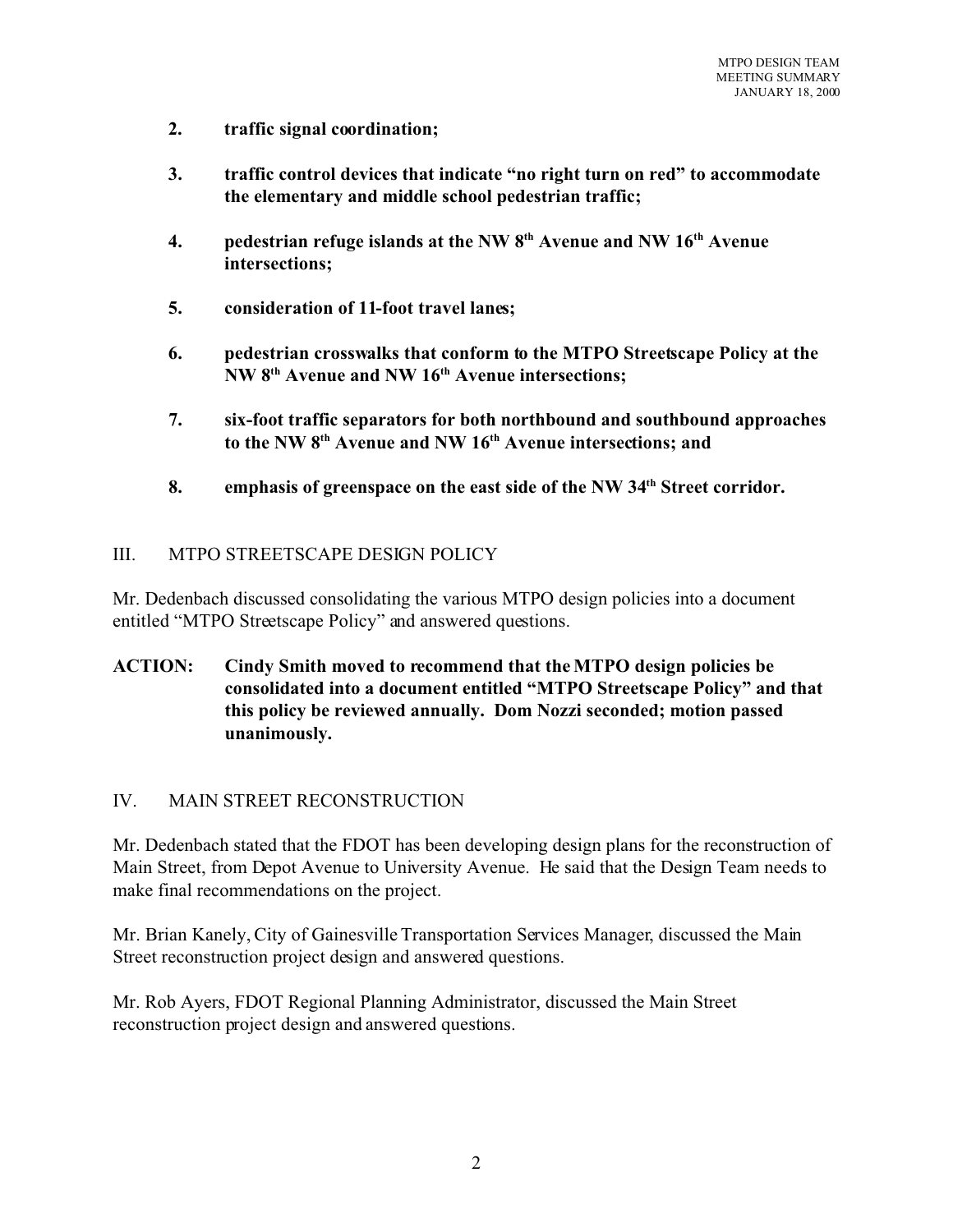Ms. Linda McGurn, McGurn Investment Company President, discussed a letter the MTPO that requests the following modifications to the proposed Main Street reconstruction project design:

- 1. the median in front of the Sun Center accommodate access from SW 3<sup>rd</sup> Avenue and southbound left turns on S Main Street into the Sun Center parking lot; and
- 2. delete the proposed curb cut closures on the west side of the 300 block of S Main **Street**

Mr. Dedenbach discussed the other MTPO Advisory Committee recommendations.

- **ACTION: Cindy Smith moved to recommend that the MTPO support the provision of a westbound right-turn slip lane with a pedestrian refuge island and crosswalks at N. 8th Avenue. Teresa Scott seconded; motion passed unanimously.**
- **ACTION: Dom Nozzi moved to recommend that the MTPO:**
	- **1. request a Main St. traffic analysis to investigate the feasibility of reducing this road from four lanes to two lanes to allow permanent on-street parking; and**
	- **2. pursue the two lane road, even before the modeling.**

**Cindy Smith seconded; motion passed 8-1.**

- **ACTION: Meg Niederhofer move to recommend that the MTPO support the one-way westbound option with on-street parking on both sides of the street for the unit block of NW 1st Ave. Teresa Scott seconded; motion passed 7-2.**
- **ACTION: Cindy Smith moved to recommend that the MTPO request, as part of the project, the replacement the grass strip and preservation the sub-base with soil for the planting of trees, between the street and sidewalk, with bricks matching the existing sidewalk north of University Avenue along Main Street. Meg Niederhofer seconded; motion passed unanimously.**
- **ACTION: Dom Nozzi moved to recommend that the MTPO request the provision of crosswalks at unsignalized intersections and mid-block locations throughout the corridor. Teresa Scott seconded; motion passed 5-3.**